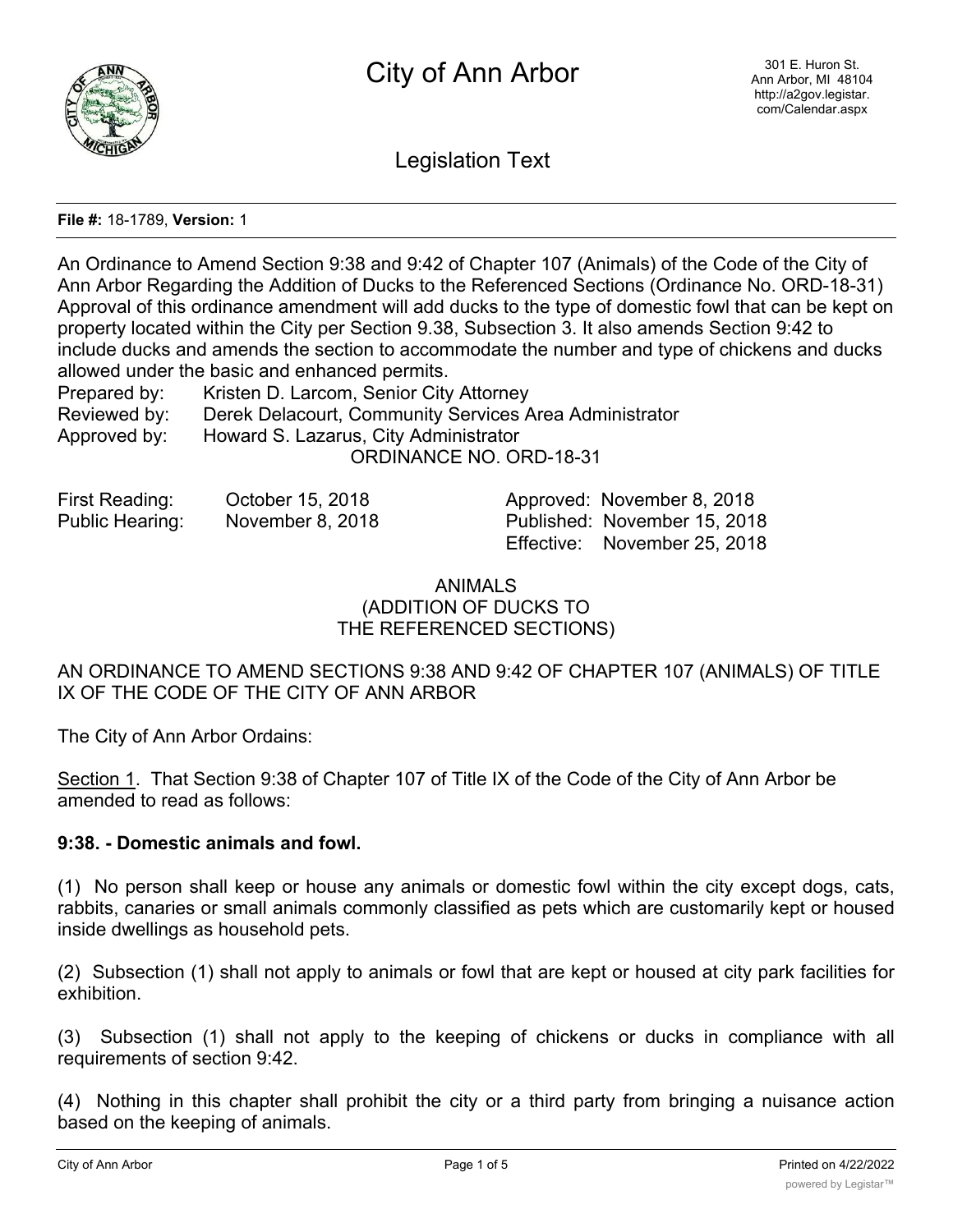Section 2. That Section 9:42 of Chapter 107 of Title IX of the Code of the City of Ann Arbor be amended to read as follows:

## **9:42. - Keeping of Chickens or Ducks.**

(1) Any Person who keeps chickens or ducks in the City shall, depending on the number of birds the Person will keep, obtain either a 2-bird permit or a 6-bird permit from the City prior to acquiring the chickens or ducks. A 6-bird permit is required for the keeping of more than 2 birds. No 6-bird permit shall be issued to a Person by the City, and no birds shall be allowed to be kept if 1 or more of the Persons to whom notice is sent as provided in subsection (2) objects to the issuance of the 6-bird permit. A 2-bird permit is required for the keeping of 1 or 2 birds and may be issued despite the objection(s) by any Person(s). To qualify for a 2-bird permit an individual must have no violations of this chapter for the previous 5 years. Written statements waiving the distance requirement in subsection (3) below are required for both 2-bird and 6-bird permits and shall be submitted at the time of application and become a part of the permit if issued. Application shall be made to the City Clerk and the fee for the permit shall be as determined by Council resolution.

Six-bird permits expire and become invalid 5 years after the date of issuance. 2-bird permits expire and become invalid 1 year after the date of issuance. A Person who wishes to continue keeping birds shall have obtained a new permit on or before the expiration date of the previous permit. Application for a new permit shall be pursuant to the procedures and requirements that are applicable at the time the Person applies for a new permit.

Only as used in this section, the term "bird" means only chickens or ducks or a combination of both.

- (2) Once a completed application form for a 6-bird permit and application fee have been submitted to the City Clerk, the City Clerk shall, within 10 business days, send written notice of the application for a 6 bird permit to all owners of Adjacent Property as shown in the City Assessor's records.
	- (a) For purposes of this section, "Adjacent Property" means all parcels of property that the applicant's property comes into contact with at 1 or more points, except for parcels that are legally adjacent to but are in fact separated from the applicant's property by a Street or private street.
	- (b) The written notice described in this subsection shall be sent to the address(es) of all owner(s) of Adjacent Property, and also to the physical property address of an Adjacent Property, if the address of the owner of an Adjacent Property is different from the physical property address.
	- (c) If the applicant for the 6-bird permit is not the owner of the property on which the applicant wants to keep birds, the applicant must also provide the written consent of the owner of the property. Without such written consent, the application for the 6-bird permit may not be granted.
	- (d) The application for the 6-bird permit may not be granted if, within 21 days from the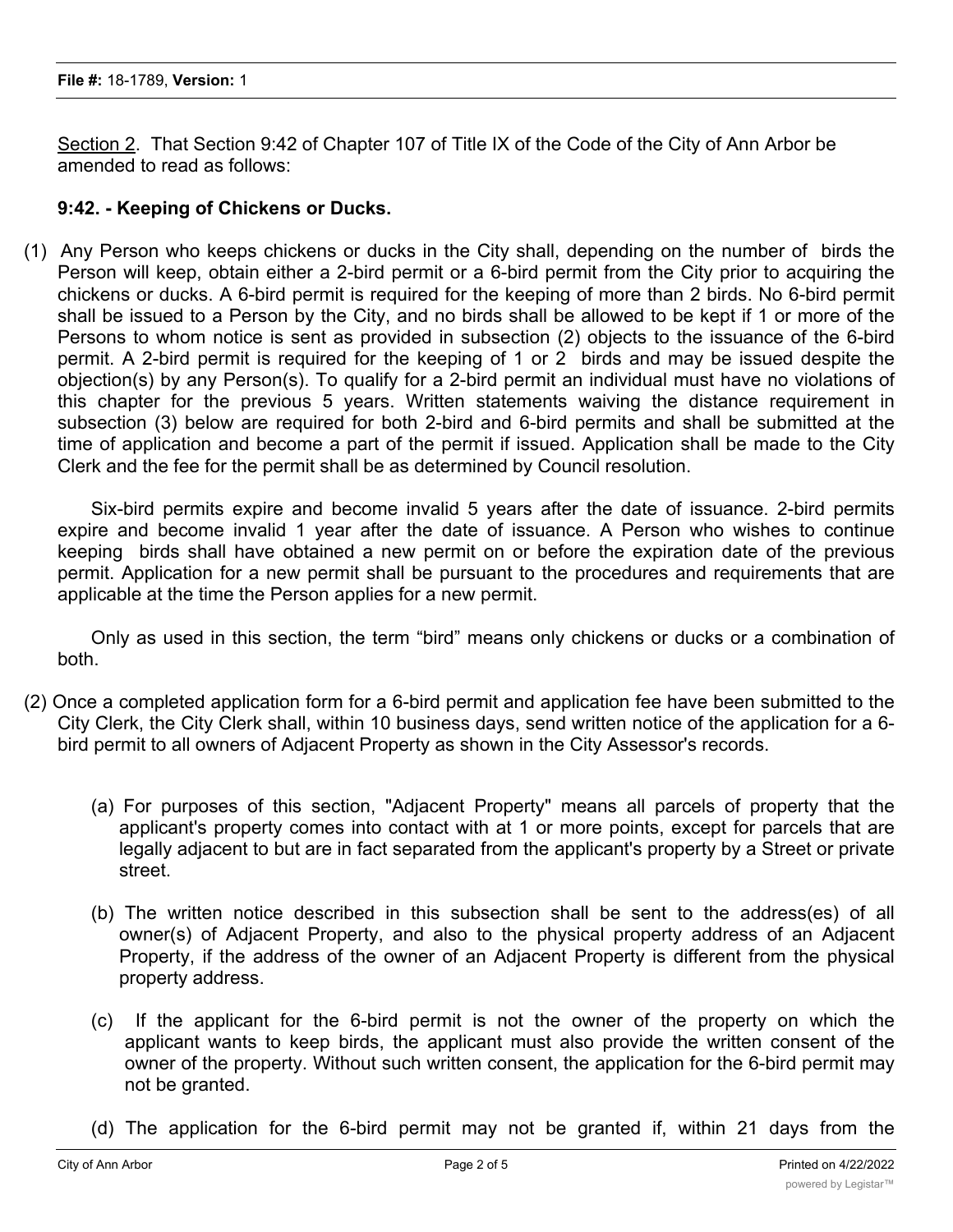mailing of the written notice of the application, the City Clerk receives any objection to the issuance of a 6-bird permit from any owner or tenant of any Adjacent Property.

- (e) A 6-bird permit shall be issued to the applicant if the City Clerk receives no objections to the issuance of a 6-bird permit from any owner or tenant of any Adjacent Property within 21 days from the mailing of the written notice of the application and all other requirements are met.
- (3) Notwithstanding the issuance of a permit by the City, private restrictions on the use of property shall remain enforceable and take precedence over a permit. Private restrictions include but are not limited to deed restrictions, condominium master deed restrictions, neighborhood association by-laws, and covenant deeds. A permit issued to a Person whose property is subject to private restrictions that prohibit the keeping of birds is void. The interpretation and enforcement of the private restriction is the sole responsibility of the private parties involved.
- (4) A Person who keeps or houses birds on a property shall comply with all of the following requirements:
	- (a) Have been issued the permit required under subsection (1) of this section.
	- (b) Keep no more than 6 birds if the Person has been issued a 6-bird permit and keep no more than 2 birds if the Person has been issued a 2-bird permit.
	- (c) The principal use of the Person's property is for a single-family dwelling, 2-family dwelling, or a primary or secondary school.
	- (d) No Person shall keep any rooster (male chicken). Both drakes (male ducks) and hen ducks (female ducks) may be kept.
	- (e) No Person shall slaughter any chickens or ducks.
	- (f) The birds shall be provided with a covered enclosure and must be kept in the covered enclosure or a fenced enclosure at all times. Fenced enclosures are subject to all provisions of Chapter 104 (Fences).
	- (g) A Person shall not keep birds in any location on the property other than in the Backyard. For purposes of this section, "Backyard" means that portion of a lot enclosed by the property's rear lot line and the side lot lines to the points where the side lot lines intersect with an imaginary line established by the rear of the single-family or 2-family structure and extending to the side lot lines. For properties where the principal use is a primary or secondary school, a Person shall not keep birds in that property's front setback as defined under Chapter 55 of this Code.
	- (h) No covered enclosure or fenced enclosure shall be located closer than 10 feet to any property line of an Adjacent Property.
	- (i) All enclosures for the keeping of birds shall be so constructed or repaired as to prevent rats, mice, or other rodents from being harbored underneath, within, or within the walls of the enclosure. A covered enclosure or fenced enclosure shall not be located closer than 40 feet to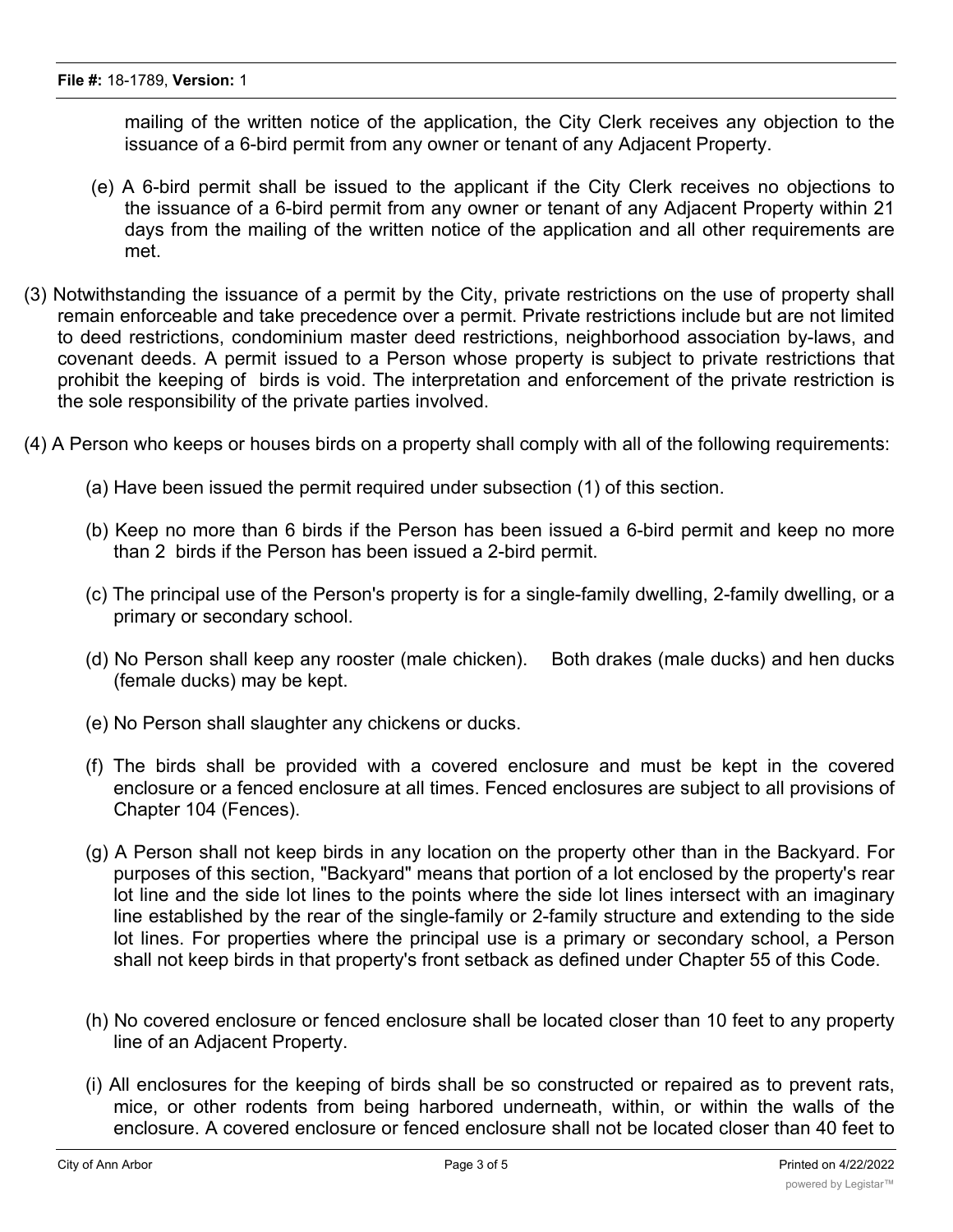any residential structure on an Adjacent Property provided, however, this requirement can be waived as follows:

- (i) If the principal use of applicant's property is for a single-family dwelling, or a primary or secondary school, to obtain such a waiver the applicant shall present at the time of applying for a permit the written statements of all owners of Adjacent Property that there is no objection to the issuance of the permit.
- (ii) If the principal use of the applicant's property is for a 2-family dwelling, to obtain such a waiver the applicant shall present at the time of applying for a permit the written statements of all Adjacent Property and of the occupants of the other dwelling stating that there is no objection to the issuance of the permit.
- (j) All enclosures for the keeping of birds shall be so constructed or repaired as to prevent rats, mice, or other rodents from being harbored underneath, within, or within the walls of the enclosure.
- (k) All feed and other items associated with the keeping of birds that are likely to attract or to become infested with or infected by rats, mice, or other rodents shall be protected so as to prevent rats, mice, or other rodents from gaining access to or coming into contact with them.
- (l) If the above requirements are not complied with, the City may revoke any permit granted under this section and/or initiate prosecution for a civil infraction violation.
- (5) A Person who has been issued a permit shall submit it for examination upon demand by any police officer or code enforcement officer.
- (6) Permits that were issued under this section when the maximum number of chickens allowed was 4 chickens and before the effective date of the amendment to this section that increased the maximum number of chickens allowed to 6 under a 6-bird permit shall continue to allow a maximum number of only 4 chickens until the permit expires. A Person may keep more than 4 chickens and up to a maximum of 6 chickens only by obtaining a new 6-bird permit on or after the effective date of the amendment to this section that increased the maximum number of chickens allowed to 6.
- (7) Permits that were issued under this section when only chickens were allowed and before the effective date of the amendment adding ducks to this section shall continue to allow only chickens until the permit expires. A Person may keep ducks only by obtaining a new 6-bird permit on or after the effective date of the amendment to this section that added ducks to this section.

Section 3. This Ordinance shall take effect ten days after passage and publication.

## **CERTIFICATION**

I hereby certify that the foregoing ordinance was adopted by the Council of the City of Ann Arbor, Michigan at its regular session of November 8, 2018.